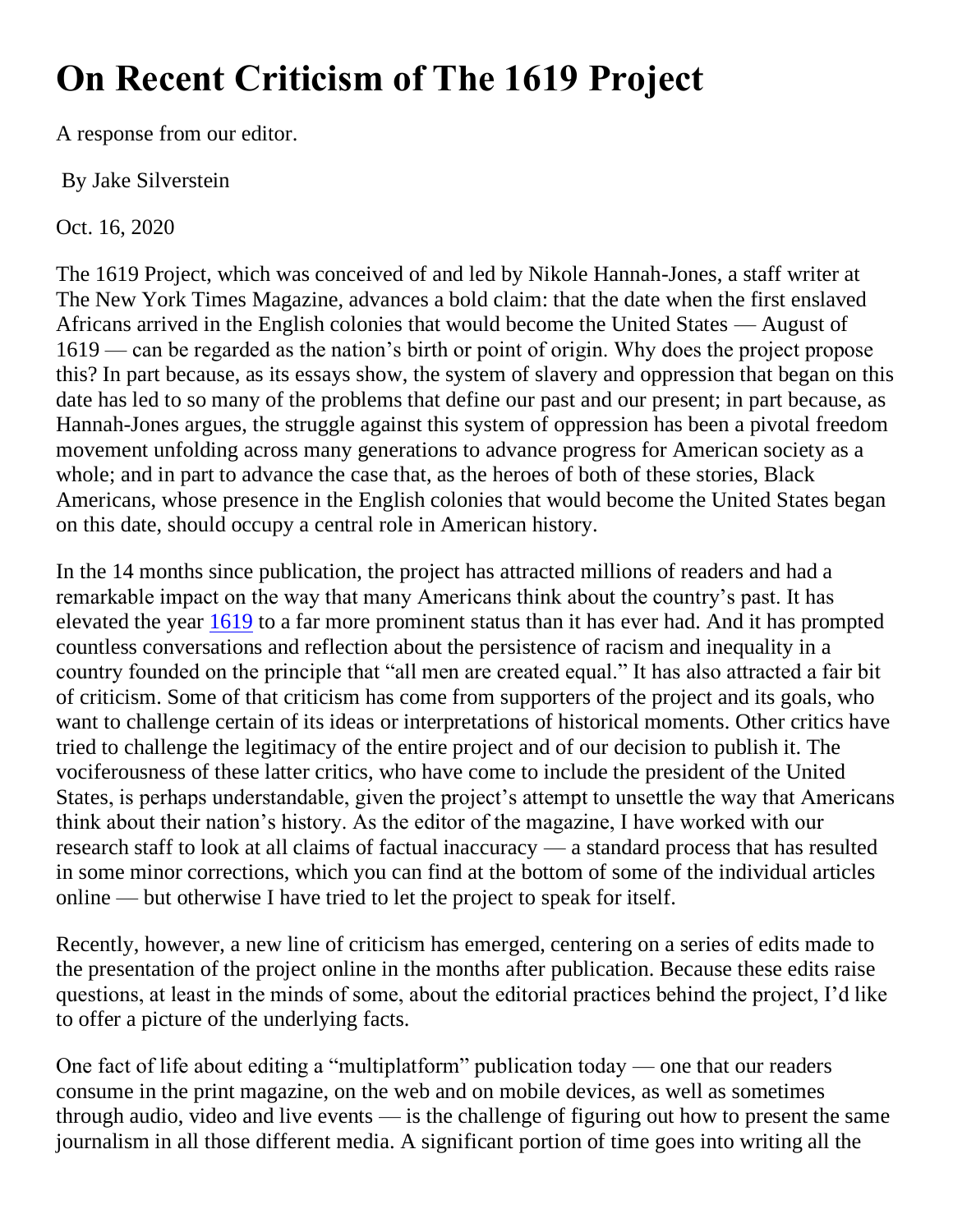"display language" that describes our stories across these various platforms: headlines for print and online, social copy, summaries of stories for newsletters, etc. The bigger the project, the more numerous the platforms tend to be, which means that even more of this work is required. To give a recent example, a magazine project on food insecurity in America by the photographer Brenda Ann Kenneally took up an entire issue of the print magazine *and* a special section in the Saturday edition of the print New York Times, produced by the National Desk; online it took an *[entirely different](https://www.nytimes.com/interactive/2020/09/02/magazine/food-insecurity-hunger-us.html)* [form,](https://www.nytimes.com/interactive/2020/09/02/magazine/food-insecurity-hunger-us.html) produced by The Times's Digital News Design team, with a text that had only small overlap with anything that appeared in print.

No project during my tenure has been bigger, and involved more platforms, than The 1619 Project. In print, the project existed as a magazine issue containing 10 historical essays and one photo portfolio, plus a broadsheet section continuing an essay and a brief history of slavery. Online, these elements came together in a richly designed [digital presentation,](https://www.nytimes.com/interactive/2019/08/14/magazine/1619-america-slavery.html) and they were joined over time by [a five-episode podcast,](https://www.nytimes.com/2020/01/23/podcasts/1619-podcast.html) produced in conjunction with The Times's audio team; new articles; a photo essay; videos of live events; and more. (The whole notion of calling this a project was to emphasize that the work would be ongoing.)

The idea animating all this work was summarized in a variety of ways: in print, there was the type that appeared on the cover of the magazine, the headlines for each story, as well as an editor's note and various small bits of text on the table of contents. When we produced it online, a whole different set of digital display language was required. We also had to summarize it for online newsletters and social media; for the episode descriptions in the podcast series; in the programs for live events; etc. There are small discrepancies between some of these summaries, as there are in the various display language for every major project we produce. But as with all of our journalism, although the language may appear differently in different formats, we give great attention to its accuracy and its fidelity to the articles they describe.

• Gift Subscriptions to The Times, Cooking or Games.

## [Starting at \\$25.](https://www.nytimes.com/subscription/gift?campaignId=9UK8F&channel=ometered&areas=inlineUnit&campaign=coregift)

Most of the questions around our display language have centered on variations on a single phrase. In some cases, we referred to 1619 as the nation's "birth year," in others as our "birth date," in others as "a foundational date," in others as our "point of origin." In one instance of digital display copy, we referred to 1619 as our "true founding." It is this use of this last phrase, and its subsequent deletion, that was the subject of an article in the online magazine Quillette and then, more recently, that figured prominently in a [column](https://www.nytimes.com/2020/10/09/opinion/nyt-1619-project-criticisms.html) by my colleague Bret Stephens, a columnist on The Times's Opinion page.

A few notes on this phrase, "true founding": It was written by a digital editor and approved by me. (Hannah-Jones, as a staff writer at the magazine is not typically involved in matters of digital display language.) It does not appear in the print edition of The 1619 Project. This phrase was introduced when the project went online, in August 2019, appearing in an un-bylined 55 word passage that lived in a small box on the project's main web page, as well as on the individual story pages, which read as follows: "The 1619 Project is a major initiative from The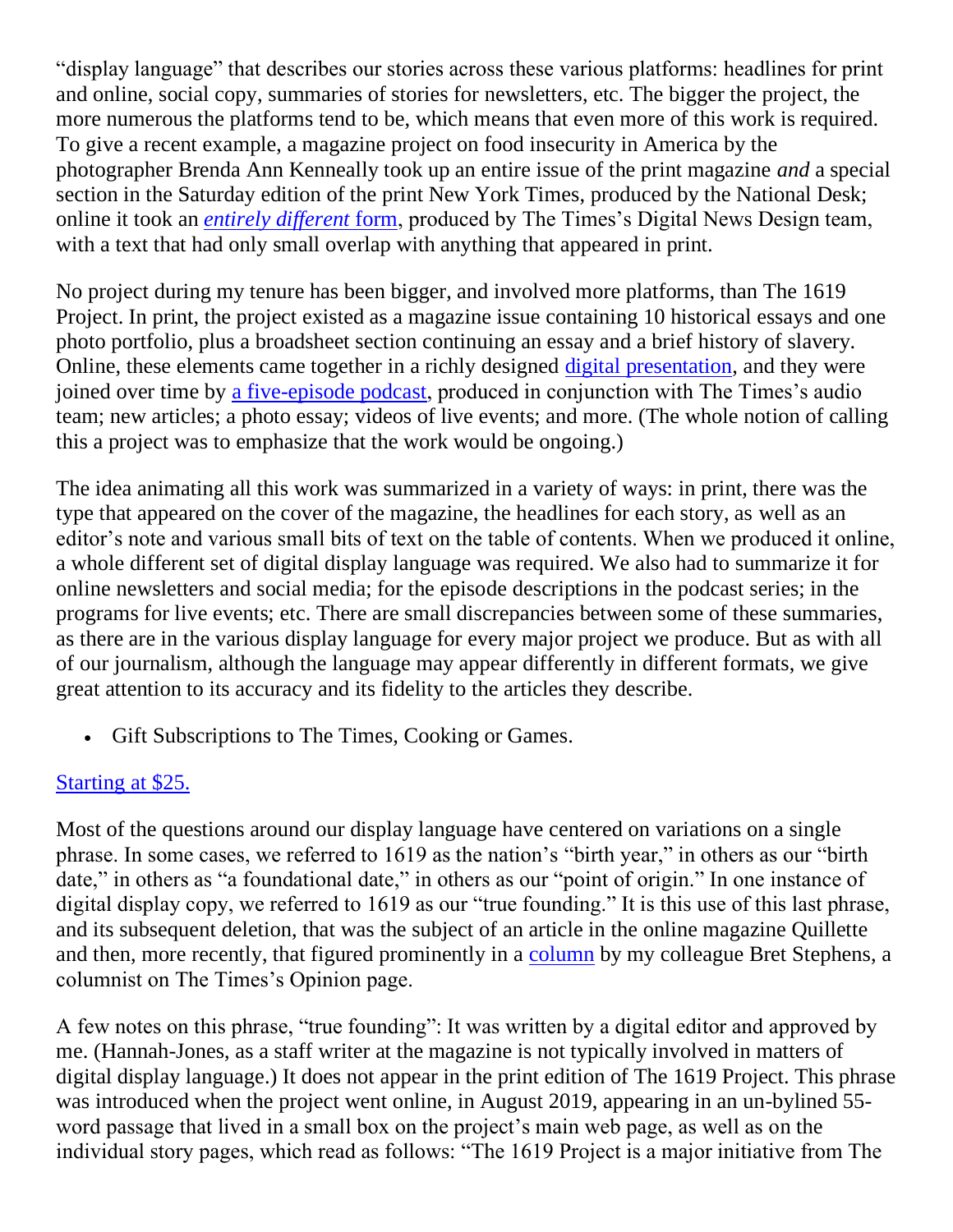New York Times. It aims to reframe the country's history, understanding 1619 as our true founding, and placing the consequences of slavery and the contributions of black Americans at the very center of our national narrative."

Given the space constraints, "true founding" was a way to summarize the "birth" metaphor that appeared here and there throughout the print edition — such as in a sentence in my editor's note that read: "The goal of The 1619 Project, a major initiative from The New York Times that this issue of the magazine inaugurates, is to reframe American history by considering what it would mean to regard 1619 as our nation's birth year. Doing so requires us to place the consequences of slavery and the contributions of black Americans at the center of the story we tell ourselves about who we are as a country." It also carried some of the meaning of a sentence from Hannah-Jones's [essay](https://www.nytimes.com/interactive/2019/08/14/magazine/black-history-american-democracy.html) in which she says that Black Americans, "as much as those men cast in alabaster in the nation's capital, are this nation's true 'founding fathers.'" (This summer, President Obama made a similar comparison in his [eulogy](https://www.youtube.com/watch?v=8P3X9AiN8E4) for the civil rights leader and congressman John Lewis, calling him a "founding father of that fuller, fairer, better America.")

Nevertheless, in the months after the package went online, we began to wonder if we'd gotten it quite right. In the longer phrase from the editor's note ("by considering what it would mean to regard 1619 as our nation's birth year"), the sense that this was a metaphor — a whole new perspective on American history that this collection of essays would give you — was explicit. The online language risked being read literally. And indeed, some readers pointed out that this word choice implied that the specific historical meaning of what took place during the founding period should be replaced by the specific historical meaning of what took place in 1619.

Sign up for The New York Times Magazine Newsletter: The best of The New York Times Magazine delivered to your inbox every week, including exclusive feature stories, photography, columns and more.

So in December, we edited this digital display text to more closely mirror what appeared in the print magazine. We did not see this as a significant alteration, let alone concession, in how we presented the project. Within the project's essays, the argument about 1619's being the nation's symbolic point of origin remained.

Another way we expressed this rather complicated idea was in a line on the cover of the print magazine: "America was not yet America, but this was the moment it began." Stephens and others have highlighted the fact that this passage "disappeared from the digital display copy without explanation" as a cause for concern. The line in question appears in print in the middle of the following passage:

*In August of 1619, a ship appeared on this horizon, near Point Comfort, a coastal port in the British colony of Virginia. It carried more than 20 enslaved Africans, who were sold to the colonists. America was not yet America, but this was the moment it began. No aspect of the country that would be formed here has been untouched by the 250 years of slavery that followed. On the 400th anniversary of this fateful moment, it is finally time to tell our story truthfully.*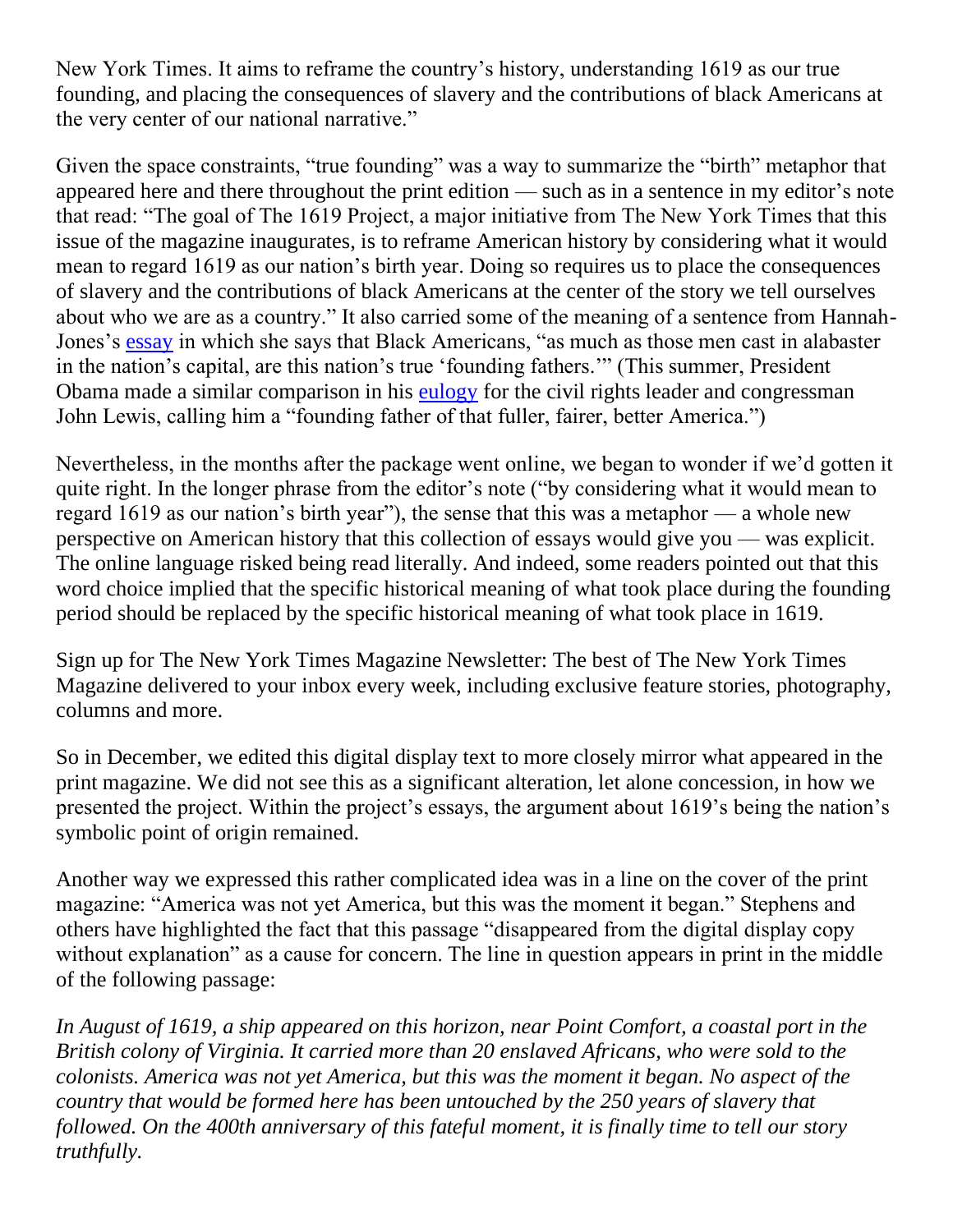On a phone screen, that's a lot of text, so our digital editors condensed this by removing the line, "America was not yet America, but this was the moment it began." This is the sort of edit that happens between print and digital all the time. We found another use for this line, however, in the voice-over of a [TV ad](https://www.nytimes.com/subscription/truth/1619#/) about The 1619 Project, featuring Janelle Monae, that The New York Times created earlier this year to air during the Oscars.

Stephens also directs attention to discrepancies between the text of my editor's note as it appeared in print and a version of this text that appeared online. First, it is important to note that when The 1619 Project appeared online, the editor's note that accompanied the print edition of the magazine was not included in the digital edition at all. This often happens with magazine special issues. Inevitably, a certain amount of print "furniture" (intros, blurbs, sidebars, etc.) is discarded in the transition to digital. And so in August, when The 1619 Project was published, this 600-word intro did not appear anywhere online.

Four months later, the project had grown bigger, and the main page of the digital version had become longer. This page had a beautiful digital layout, but we saw the need for another page with a more stripped-down table of contents that simply listed the basic elements of the project without much design. So we published one, with a brief introduction, and called this new article ["Why We Published The 1619 Project."](https://www.nytimes.com/interactive/2019/12/20/magazine/1619-intro.html) For the introduction, we used an edited version of the print editor's note. We more or less kept it as is, but we made some improvements to the language, eliminated references to print, fixed the tenses, trimmed a few lines and added a brief paragraph about our partnership with the Smithsonian.

The discrepancy that caught Stephens's attention was between the first paragraph of the print editor's note published on Aug. 19, and the first paragraph of the version published in December. The former begins like this:

*1619 is not a year that most Americans know as a notable date in our country's history. Those who do are at most a tiny fraction of those who can tell you that 1776 is the year of our nation's birth. What if, however, we were to tell you that this fact, which is taught in our schools and unanimously celebrated every Fourth of July, is wrong, and that the country's true birth date, the moment that our defining contradictions first came into the world, was in late August of 1619?…The goal of The 1619 Project is to reframe American history by considering what it would mean to regard 1619 as our nation's birth year. Doing so requires us to place the consequences of slavery and the contributions of black Americans at the very center of the story we tell ourselves about who we are as a country.* [The passage after the ellipses is the beginning of the third paragraph]

In the digital article published four months later, the first paragraph is shorter and puts less emphasis on the contrast between 1776 and 1619.

*1619 is not a year that most Americans know as a notable date in our country's history. Those who do are at most a tiny fraction of those who can tell you that 1776 is the year of our nation's birth. What if, however, we were to tell you that the moment that the country's defining contradictions first came into the world was in late August of 1619?…The goal of The 1619*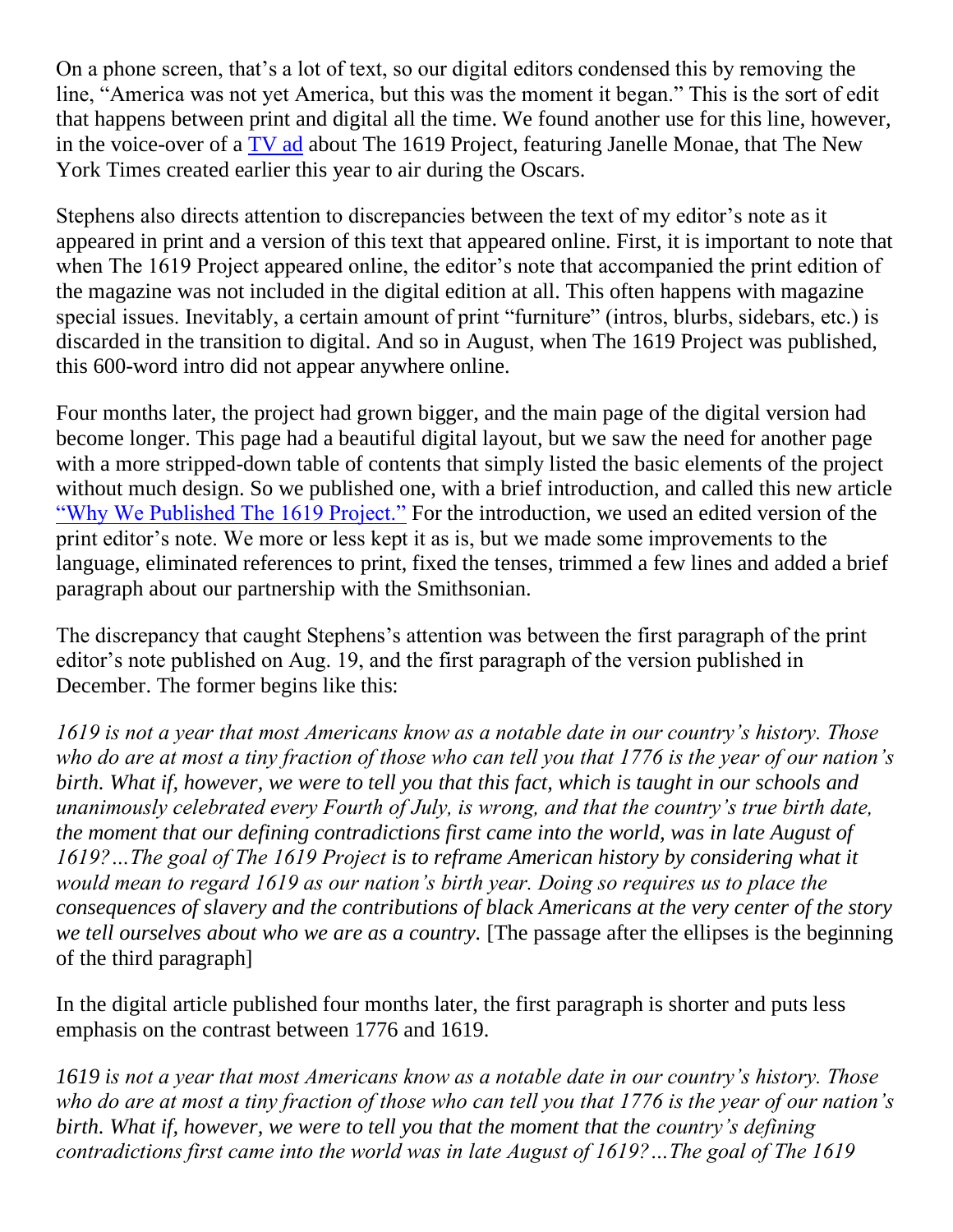*Project is to reframe American history by considering what it would mean to regard 1619 as our nation's birth year. Doing so requires us to place the consequences of slavery and the contributions of black Americans at the very center of the story we tell ourselves about who we are as a country.*

A fair reading would be that both texts express that the goal of the project is for the reader to consider 1619 as the nation's birth year. The first is more forceful, the second more restrained. The change is to the wording and the length, not the facts. In both versions, the conclusion is the same: that the goal of the project is to get readers to consider 1619 as the nation's birth year. Did this alteration (and the others that were made to this text) warrant a public acknowledgment? I didn't think so at the time, and when I put the question to the editors at The Times's Standards Desk recently, they agreed. Just as in the above examples, this was a matter of phrasing, length and emphasis, not a factual change. What you see across all of the editorial activity I've outlined above is the good-faith efforts of magazine editors to best convey, in a series of different print and digital text fields, a complicated point about the distinction between a literal founding and a symbolic birth year.

\*\*

Where does this all leave us? Perhaps there will be some readers who follow all of this and think that, even though these changes were customary ones, we made a mistake by not acknowledging them. Fair enough. In its scale and impact, The 1619 Project is completely unlike any work of journalism the magazine has ever produced. Perhaps for that reason, it should have been subject to an even greater level of transparency around the standard editing process.

But putting aside that concern for a moment, it is clear that much of the criticism stems from a disagreement with the project's alternate view of American history. Some critics have proposed that the metaphor of 1776 as our birth year offers a clearer vision of that history, since it implies that the ideals of our founding documents — and the more than two centuries of work to live up to them — define the country more accurately than a story of four centuries of racism and inequality. But by starting the clock in 1619, Hannah-Jones is not only asking readers to consider the full weight of slavery and its aftermath; she is asking readers to think of the 244 years of effort to live up to our founding ideals as part of a larger freedom story, one that began 157 years earlier and features Black Americans as its heroic subjects.

Looking at American history as The 1619 Project does involves changing what's in the middle of the picture; it moves the frame. And in so doing, it unsettles the prevailing narratives about our past. This has created controversy, but it is also acutely needed. There has been a consistent struggle across many generations to teach Americans accurately about the history of slavery. Despite the important work of many historians in recent decades, a [disturbing 2017 study](https://www.splcenter.org/20180131/teaching-hard-history#summary) from the Southern Poverty Law Center that examined popular U.S. history books and polled socialstudies teachers and high school seniors concluded that "popular textbooks fail to provide comprehensive coverage of slavery and enslaved peoples." The study found that 58 percent of teachers felt their textbook's coverage of slavery was inadequate; only 8 percent of high school